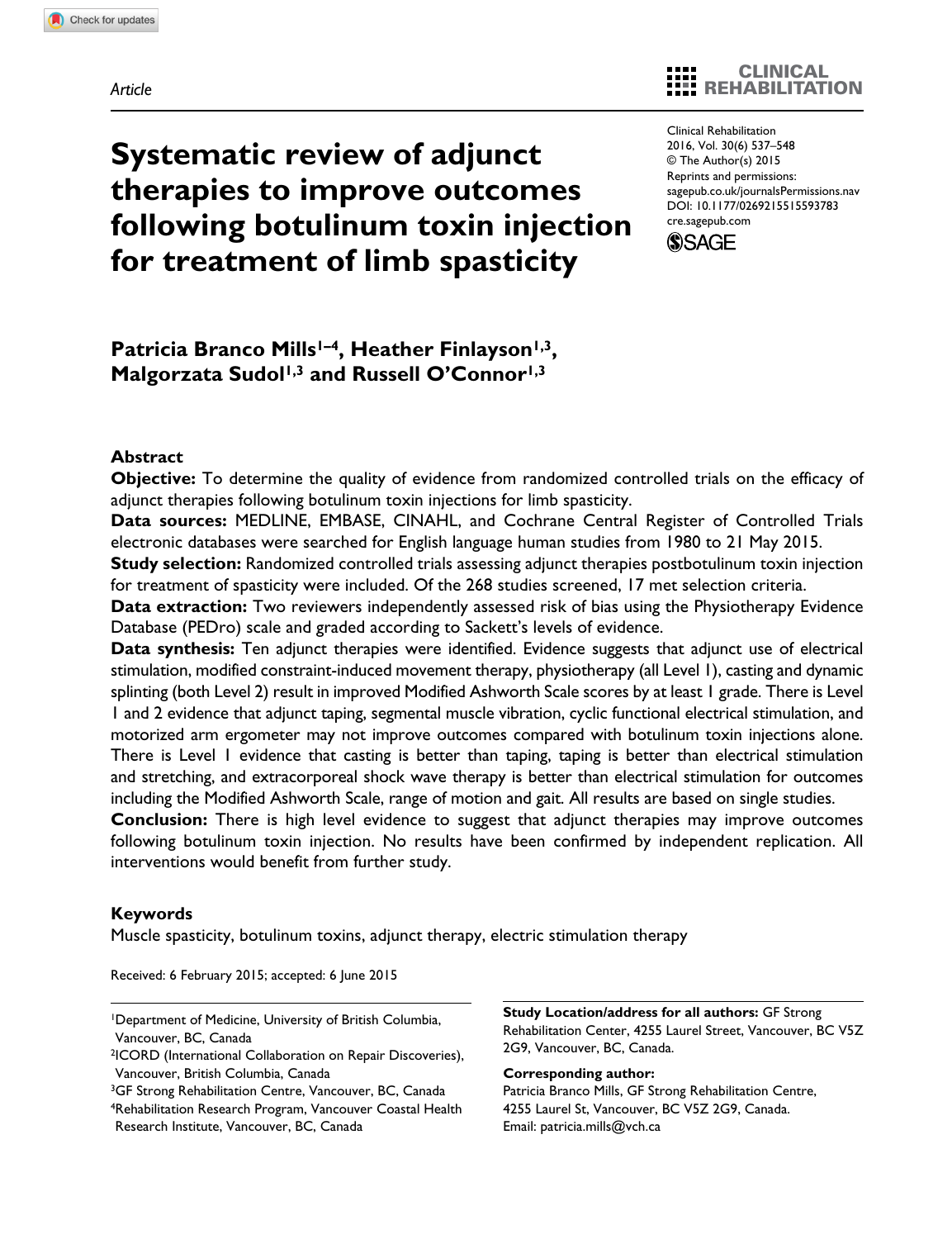# **Introduction**

Spasticity is a common consequence of upper motor neuron disorders including stroke, traumatic brain injury, spinal cord injury, multiple sclerosis, and cerebral palsy. Botulinum neurotoxin (BoNT) is a widely used and effective pharmacological treatment for focal muscle over-activity.1,2

Although multidisciplinary rehabilitation following BoNT treatment has been advocated,<sup>1,3</sup> the optimal elements of non-pharmacologic therapy for spasticity are not well-established. A wide variety of adjunct therapies can be used following BoNT injections. Kinnear et al.4 performed a systematic review on this subject, but levels of evidence were not assigned to assist in guiding clinical decision making. Of the 11 studies that were included, the five that were pooled for meta-analysis were not sufficiently homogeneous in interventions (e.g. electrical stimulation parameters and dosing varied between studies) to lend importance to the results. Given the wide range of treatment options with varying levels of effectiveness and research quality, more information is required to help clinicians involved in spasticity management perform evidence-based practice.

The primary aim of this review is to determine the quality of evidence from randomized controlled trials (RCTs) on the efficacy of adjunct therapies following BoNT injections for limb spasticity resulting from various neurological conditions. In addition, we aimed to identify gaps in the evidence to help direct future efforts to areas of priority.

# **Methods**

A systematic search strategy, developed by the College of Physicians and Surgeons of British Columbia librarians, was conducted to identify relevant studies published between 1980 and 21 May 2015 using electronic databases MEDLINE, EMBASE, CINAHL, and Cochrane Central Register of Controlled Trials. Reference lists of systematic reviews and included articles were manually scanned to expand the data set. The search was restricted to the English language. The search strategy was based on three key concepts: spasticity, BoNT, and RCTs. An example of the search strategy as applied in MEDLINE can be viewed in the Appendix (available online).

The inclusion criteria for studies in this systematic review were all RCTs comparing either: (1) BoNT alone with BoNT plus adjunct therapy, or (2) BoNT plus one adjunct therapy with BoNT plus another adjunct therapy. Participants were adults over the age of 18 with spasticity from various neurological conditions affecting the upper and/or lower limbs. The intervention, adjunct therapy, was any therapy that was administered in addition to the BoNT protocol with the intent of enhancing the effect of BoNT injections. BoNT injection could be of any dosage into any muscle group of the upper and/or lower limbs. Outcome measures had to be identified by the study authors as potential measures of efficacy of BoNT injections or BoNT injection plus adjunct therapies in adults with spasticity. When only an abstract was available, the study was excluded.

Two reviewers independently reviewed titles and abstracts of articles to determine eligibility for inclusion. Disagreement was resolved through consensus and if necessary, by third party resolution. Studies that clearly failed to meet the inclusion criteria were not reviewed further. Those that could not be excluded were retrieved and reviewed in fulltext by the two reviewers. In all instances, differences of opinion were resolved by discussion. Studies that met criteria were retrieved and reviewed in detail.

Data were extracted from all included studies independently and in duplicate into excel spreadsheets, with the templates adapted from the Cochrane Collaboration.5 Data included: description of participants (diagnosis, spasticity pattern), intervention (type, frequency, intensity, and duration of intervention), control (type of control, injection dose, dilution, muscle selection, and method of localization), outcome measures, duration of follow-up, and results.

Two reviewers assessed the methodological quality of the included studies independently using the Physiotherapy Evidence Database (PEDro) scale.<sup>6</sup> Consensus was sought via discussion, and a third reviewer was available if necessary. The PEDro scale is comprised of 11 yes or no quality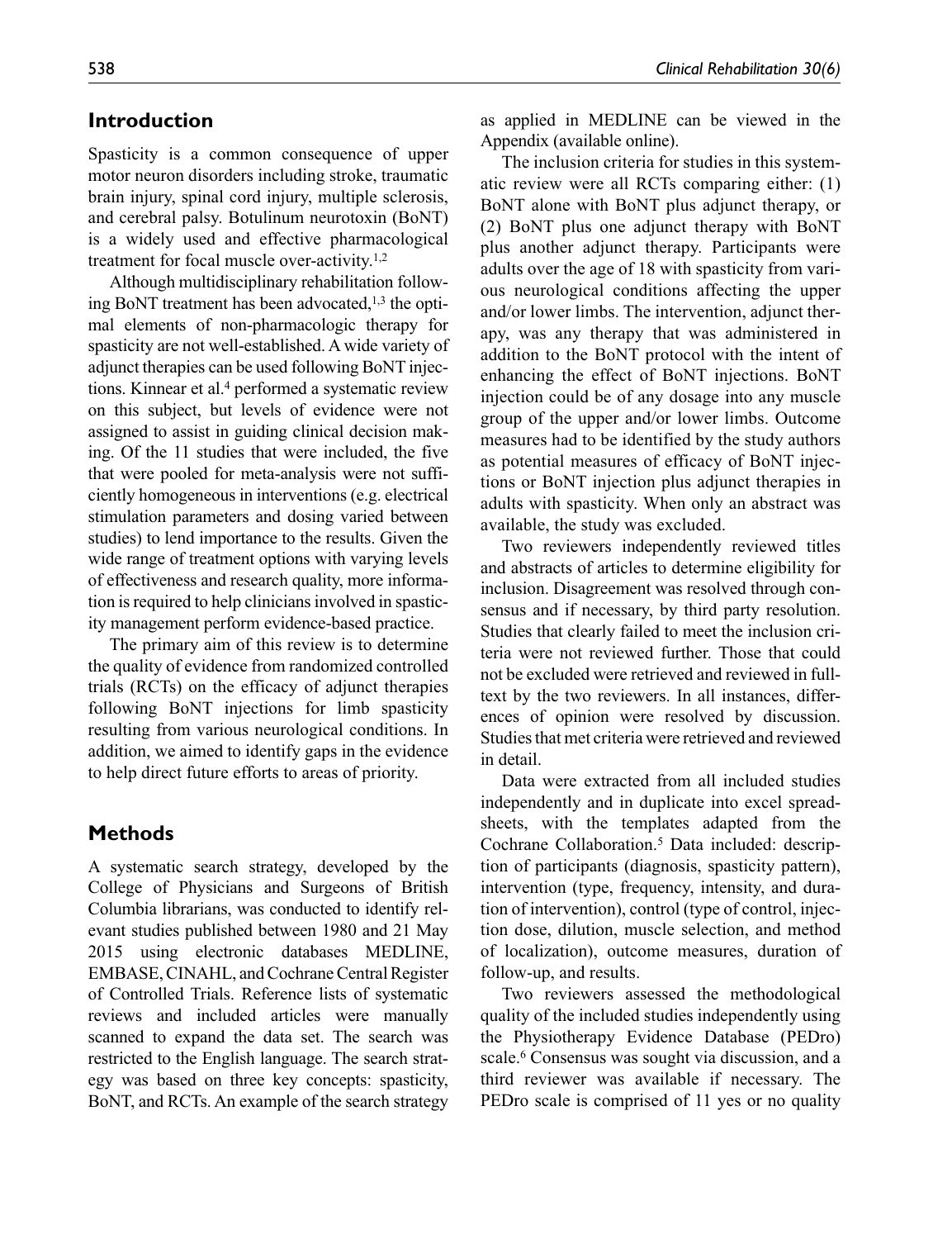items, 10 of which are used to calculate the final PEDro score (0–10). Using a simplification of Sackett's levels of evidence that has been applied in the literature, $7$  an RCT was considered to be Level 1 (higher quality) if it scored  $\geq 6$  on the PEDro scale and Level 2 if it scored <6.

Owing to the clinically diverse nature of adjunct therapies utilized in the studies and differences in applications of similar adjunct therapies (e.g. differing dosing, timing, and stimulation variables in electrical stimulation therapies), meta-analysis was deemed inappropriate. Instead, descriptive comparisons are drawn below. The results of each intervention are outlined in the Appendix (Supplemental Table 2, available online). Within-group comparisons are not reported in this review, given that improvement in these cases could be from either the BoNT or the adjunct therapy. Details of BoNT injections are described in the Appendix (Supplemental Table 3, available online). Levels of evidence summaries are provided in Table 1. Unless otherwise stated, results are reported as mean ±SD.

### **Results**

### *Search strategy*

Figure 1 shows the flow of articles into the selected group.

Based on inclusion criteria, 17 studies were included.

#### *Risk of bias in individual studies*

The PEDro scores for all included studies are recorded in the Appendix (Supplemental Table 2, available online). Values ranged between two and eight, and the median PEDro score was six, indicating moderate methodological quality. Two stud $ies<sup>10,17</sup>$  were double blinded, with sham control. However, the study by Bayram et al.<sup>10</sup> used no current with sham electrical stimulation. As a result, one point was deducted from PEDro scoring for blinding of participants in this study as it is expected that the participants would have been able to distinguish between the treatments. Therefore the only high quality (PEDro=7) double-blind sham-controlled trial was by Karadag-Saygi et al.<sup>17</sup> on the adjunct intervention of kinesiotaping. The remaining studies were either single blinded  $(N=12)$  or non-blinded  $(N=3)$ . Only the studies by Sun et al.<sup>22</sup> on modified constraint-induced movement therapy and Santamato et al.<sup>14</sup> on electrical stimulation were statistically powered.

### *Population*

Supplemental Table 2 in the Appendix (available online) summarizes characteristics of included studies. The 17 studies included 422 participants. A total of 14 studies included participants at least six months post-stroke, two studies included participants with secondary progressive multiple sclerosis, and one study included mixed aetiologies. Seven studies examined spasticity of the upper limb, nine studies examined lower limb spasticity, and one study examined both upper and lower limb spasticity.

#### *Controls*

Seven studies compared the effects of BoNT plus adjunct therapy with BoNT alone. Only two studies attempted to include a placebo intervention. Karadag-Saygi et al.<sup>17</sup> compared BoNT plus kinesiotaping with BoNT plus sham taping, and Bayram et al.10 compared BoNT plus electrical stimulation with BoNT with sham electrical stimulation. All other studies compared BoNT plus adjunct therapy with BoNT plus one or more other adjunct therapies, or with alternative controls such as task practice therapy or playing cards.

#### *Interventions*

A total of 10 different adjunct therapies were identified through the literature search: electrical stimulation, extracorporeal shock wave therapy, taping, casting, stretching, physiotherapy, segmental muscle vibration, dynamic splinting, modified constraint-induced movement therapy, and motorized arm ergometry.

All participants were treated with BoNT intramuscular injections. BoNT brands, injection techniques,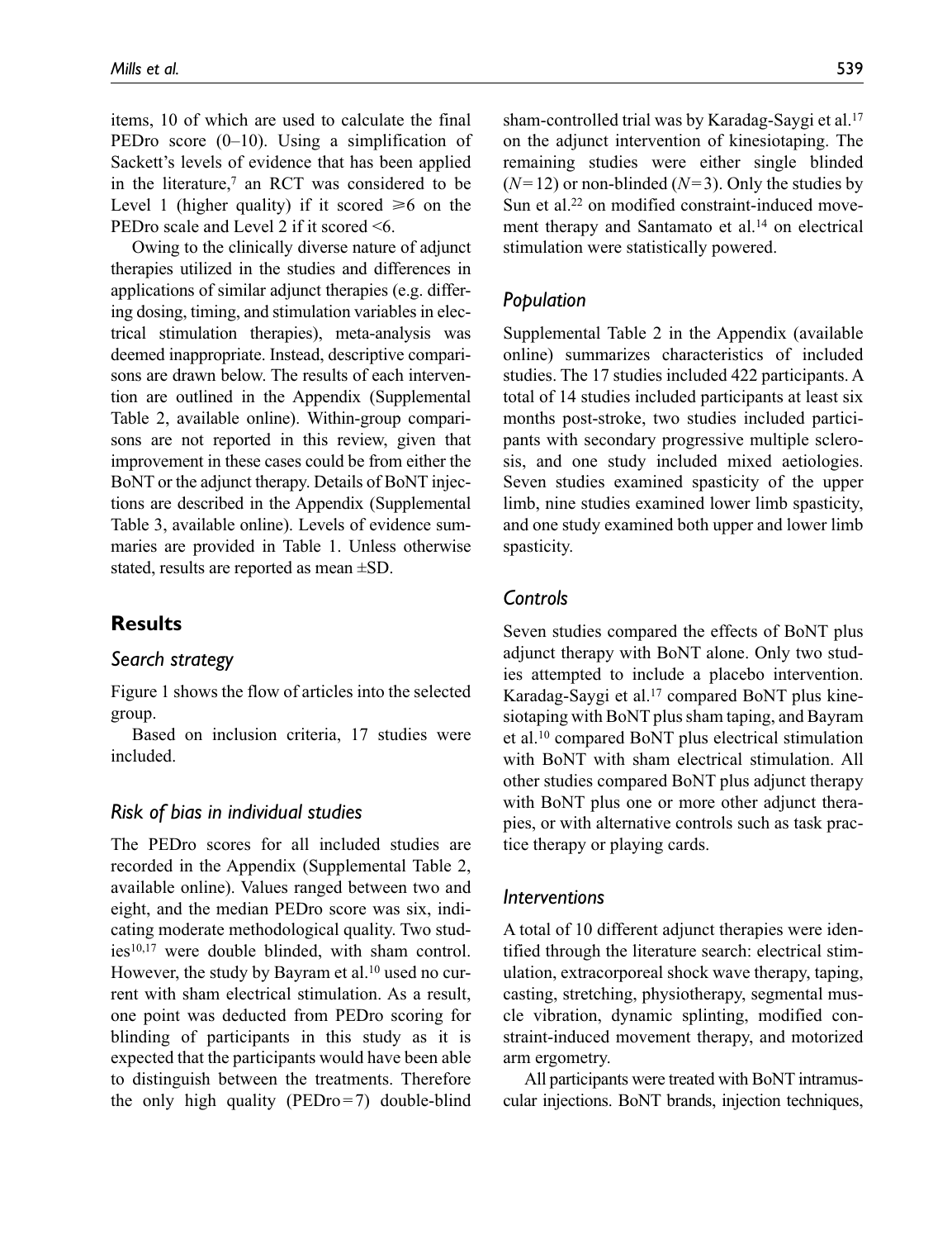| Levels of<br>evidence         | <b>Studies</b>                                   | Recommendations                                                                                                                                                                                                                                                                                                                                                                                                                                                                                                                         |
|-------------------------------|--------------------------------------------------|-----------------------------------------------------------------------------------------------------------------------------------------------------------------------------------------------------------------------------------------------------------------------------------------------------------------------------------------------------------------------------------------------------------------------------------------------------------------------------------------------------------------------------------------|
| <b>Electrical stimulation</b> |                                                  |                                                                                                                                                                                                                                                                                                                                                                                                                                                                                                                                         |
| I                             | $2$ RCT $8,9$                                    | Electrical stimulation of injected muscles in the upper or lower extremity (20 Hz,<br>0.2 ms, 50-90 mA), 30 minutes delivered three to six times daily over three days<br>postBoNT injection, improves Modified Ashworth Scale postBoNT injection<br>compared with BoNT alone.                                                                                                                                                                                                                                                          |
| $\mathbf{I}$                  | I RCT <sup>9</sup>                               | Electrical stimulation of upper extremity injected muscles (20 Hz, 0.2 ms, 50-<br>90 mA), 30 minutes delivered three times daily over three days postBoNT injection,<br>does not change upper limb position at rest, difficulty with cutting fingernails or<br>putting arm through a sleeve, but does improve ease of hand hygiene.                                                                                                                                                                                                     |
| 2                             | I RCT <sup>10</sup>                              | Electrical stimulation of lower extremity muscles (20 Hz, 0.2 ms, 50-90 mA),<br>30 minutes six times daily for three days with a lower dose of BoNT has the<br>same effects as a higher dose of BoNT alone on outcome measures of Modified<br>Ashworth Scale, 10-metre walking test, Clonus Score, Brace Wear Scale, and self-<br>reported Global Assessment of Spasticity.                                                                                                                                                             |
| 2                             | I RCT <sup>II</sup>                              | Electrical stimulation of peroneal nerves at 4Hz has better effect on CMAP<br>postBoNT injections for spastic paraparesis compared with higher frequency<br>electrical stimulation at 25 Hz; however, this was not accompanied by changes in<br>Modified Ashworth Scale for either stimulation frequencies.                                                                                                                                                                                                                             |
| 2                             | I RCT <sup>12</sup>                              | Electrical stimulation of upper extremity injected muscles (4Hz, 0.2ms, intensity<br>for visible muscle twitch), 30 minutes once daily for five days delivered immediately<br>postinjection is better than electrical stimulation started one day postinjection for<br>improving Modified Ashworth Scale and compound muscle action potential.                                                                                                                                                                                          |
| $\mathsf{l}$                  | I RCT <sup>13</sup>                              | Cyclic functional electrical stimulation of finger flexors/extensors/thenar muscles<br>during task practice therapy, 60 minutes daily for 12 weeks does not improve<br>upper extremity function measured with the 'How Well Scale' of Motor Activity<br>Log-Observation, Action Research Arm Test, and Motor Activity Log-Self-<br>Report compared with task practice therapy alone.                                                                                                                                                    |
|                               |                                                  | Extracorporeal shock wave therapy vs. electrical stimulation                                                                                                                                                                                                                                                                                                                                                                                                                                                                            |
| I                             | I RCT <sup>14</sup>                              | Five days of extracorporeal shock wave therapy (7.5 Mz, 1000 impulses per<br>muscle) once daily is better than electrical stimulation (5 Hz, 50-90 mA) twice<br>daily for 30 minutes per session for improving Modified Ashworth Scale, Spasm<br>Frequency Scale, and pain visual analogue scale when delivered immediately<br>postBoNT injection of spastic finger flexors.                                                                                                                                                            |
|                               | Taping vs. electrical stimulation vs. stretching |                                                                                                                                                                                                                                                                                                                                                                                                                                                                                                                                         |
| L                             | I RCT <sup>15</sup>                              | Spastic equinovarus foot taping for five days or electrical stimulation (5 Hz,<br>intensity to patient tolerance) 30 minutes twice daily for five days are better than<br>stretching 30 minutes twice daily for seven days with physiotherapist supervision<br>for improving Modified Ashworth Scale, passive range of motion, gastrocnemius<br>muscle action potential, and maximal ankle dorsiflexion during walking stance<br>phase postBoNT injection. Results between taping and electrical stimulation<br>groups were equivalent. |
|                               | Casting vs. taping vs. stretching                |                                                                                                                                                                                                                                                                                                                                                                                                                                                                                                                                         |
|                               | I RCT <sup>16</sup>                              | Casting of the spastic equinovarus foot is better than stretching or taping for one<br>week postBoNT injection for improving Modified Ashworth Scale, ankle passive<br>range of motion, 6-minute walking test, and speed on 10-metre walking test. No<br>differences were seen in strength of ankle dorsiflexors or Functional Ambulatory<br>Category.                                                                                                                                                                                  |

**Table 1.** Levels of evidence for adjunct treatments postBoNT injection in limb spasticity.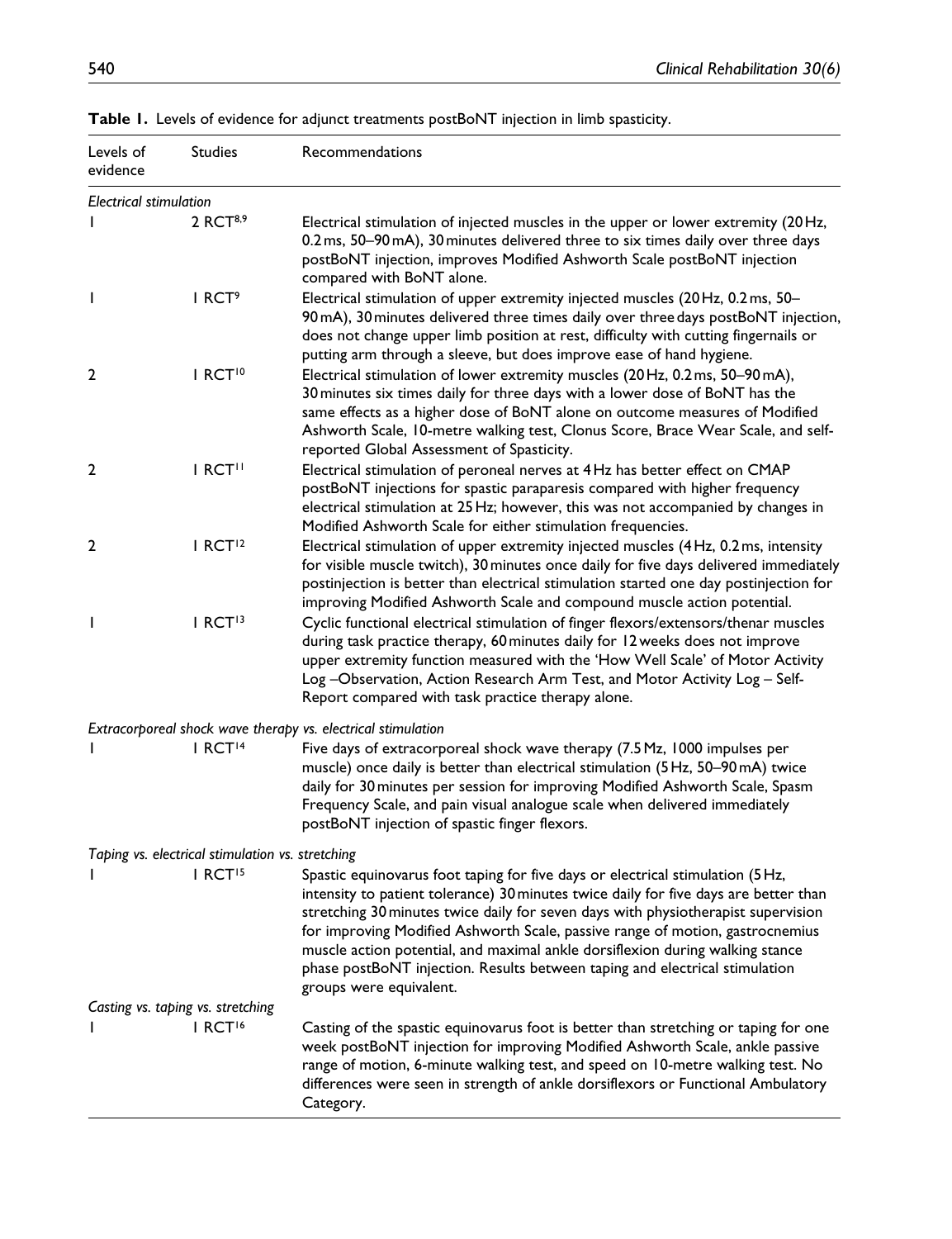|  | Table 1. (Continued) |
|--|----------------------|
|--|----------------------|

| Levels of<br>evidence   | <b>Studies</b>                               | Recommendations                                                                                                                                                                                                                                                                                                                                                                                                                              |
|-------------------------|----------------------------------------------|----------------------------------------------------------------------------------------------------------------------------------------------------------------------------------------------------------------------------------------------------------------------------------------------------------------------------------------------------------------------------------------------------------------------------------------------|
| <b>Taping</b>           |                                              |                                                                                                                                                                                                                                                                                                                                                                                                                                              |
|                         | I RCT <sup>17</sup>                          | Taping for two weeks postBoNT injection does not improve passive range of<br>motion, Modified Ashworth Scale and gait parameters when compared with sham<br>taping of the spastic equinovarus foot.                                                                                                                                                                                                                                          |
| 2                       | I RCT <sup>18</sup>                          | Taping for three weeks postBoNT injection improves passive range of motion<br>and Modified Ashworth Scale but not gait parameters when compared with BoNT<br>alone in the spastic equinovarus foot.                                                                                                                                                                                                                                          |
| I.                      | 2 RCT <sup>15,16</sup>                       | Taping for five to seven days is better than stretching 30 minutes twice daily for<br>seven days for improving passive range of motion and gait parameters postBoNT<br>injection.                                                                                                                                                                                                                                                            |
| Casting                 |                                              |                                                                                                                                                                                                                                                                                                                                                                                                                                              |
| 2                       | I RCT <sup>19</sup>                          | Night-time casting with a made-to-measure rigid ankle-foot orthosis for a duration<br>of four months postBoNT injection of the spastic equinus foot improves Modified<br>Ashworth Scale and baropodometry outcome measures but not time on the<br>10-metre walking test.                                                                                                                                                                     |
|                         | Segmental muscle vibration                   |                                                                                                                                                                                                                                                                                                                                                                                                                                              |
|                         | I RCT <sup>20</sup>                          | Low amplitude segmental muscle vibration to the rectus femoris postBoNT<br>injection, delivered 30 minutes three times a week for four weeks, does not<br>improve knee or ankle Modified Ashworth Scale, Fatigue Severity Scale, or Barthel<br>Index compared with BoNT injection alone.                                                                                                                                                     |
| Motorized arm ergometer |                                              |                                                                                                                                                                                                                                                                                                                                                                                                                                              |
| 2                       | I RCT <sup>21</sup>                          | Motorized arm ergometer 30 minutes three times a week for two months, does<br>not improve Modified Ashworth Scale, goniometer range of motion, Rivermead<br>Motor Stroke Assessment, and Motricity Index for the elbow or functional MRI<br>postBoNT for upper extremity spasticity post stroke. There may be a better effect<br>in individuals with residual motor function and worsening in individuals with no<br>residual motor function |
|                         | Modified constraint-induced movement therapy |                                                                                                                                                                                                                                                                                                                                                                                                                                              |
|                         | I RCT <sup>22</sup>                          | Modified constraint-induced movement therapy two hours per day, three times<br>per week over three months postBoNT injection helps improve: Modified<br>Ashworth Scale of the elbows and fingers but not the wrist, scores on the Motor<br>Activity Log and Action Research Arm Test, and global satisfaction in individuals<br>post-stroke with a spastic upper extremity and some active wrist and finger<br>extension.                    |
| Physiotherapy           |                                              |                                                                                                                                                                                                                                                                                                                                                                                                                                              |
|                         | I RCT <sup>23</sup>                          | Physiotherapy 40 minutes daily for 15 consecutive days following BoNT injection<br>into the upper or lower extremities of individuals with secondary progressive<br>multiple sclerosis improves Modified Ashworth Scale and visual analogue scale of<br>self-reported satisfaction compared with BoNT alone.                                                                                                                                 |
|                         | Night-time dynamic splinting                 |                                                                                                                                                                                                                                                                                                                                                                                                                                              |
| 2                       | I RCT <sup>24</sup>                          | Individuals with spastic elbow flexors post-stroke who can tolerate six to eight<br>hours dynamic splinting per night for four months may have some improvements<br>in active elbow extension and Modified Ashworth Scale compared with BoNT<br>alone.                                                                                                                                                                                       |

BoNT: botulinum neurotoxin; MRI: magnetic resonance imaging; RCT: randomized controlled trial; CMAP: compound muscle action potential.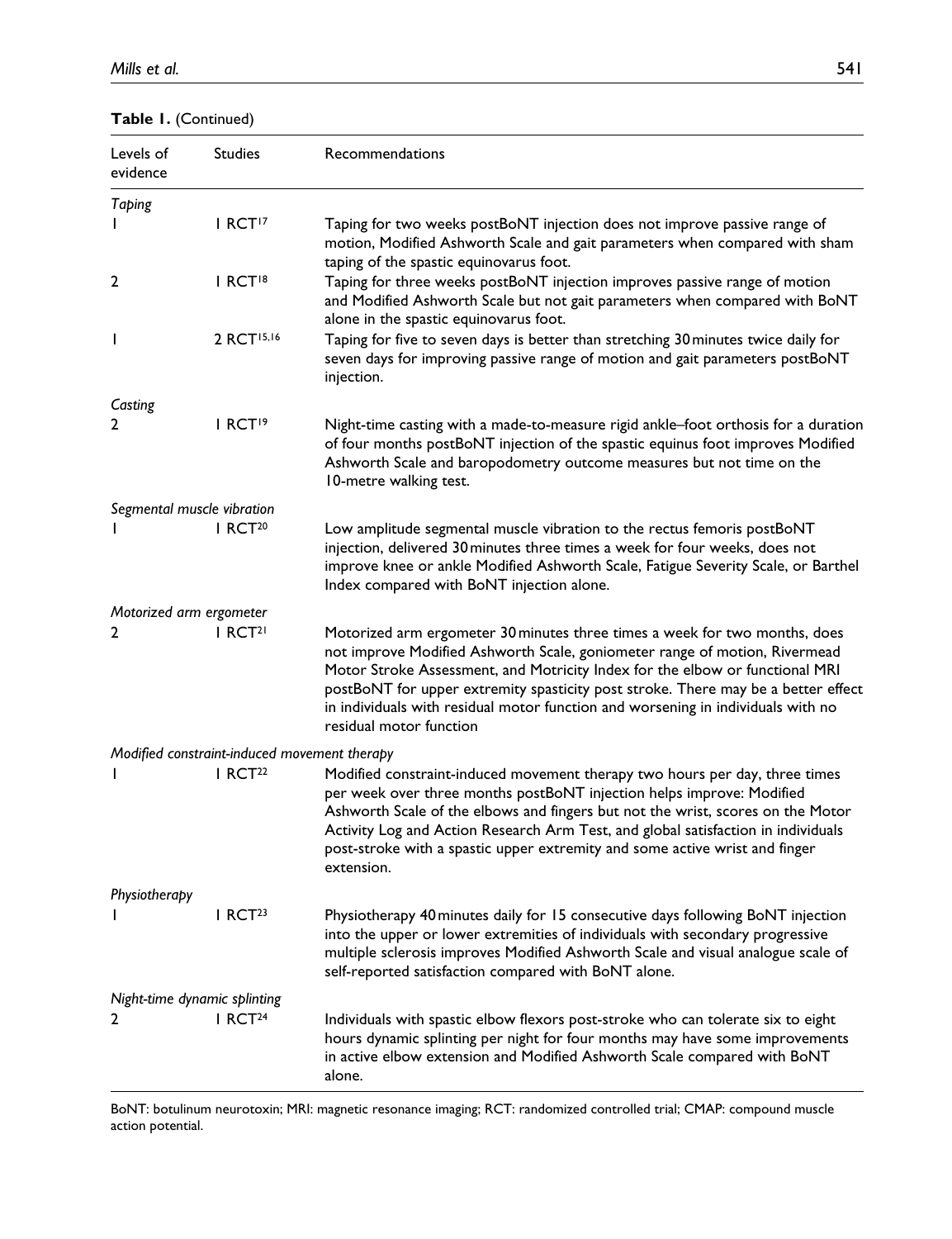

**Figure 1.** Study selection flowchart.

dilutions, doses, and target muscles injected are outlined in Supplemental Table 3 (Appendix, available online).

### *Electrical stimulation*

With eight RCTs, electrical stimulation was the most frequently studied adjunct therapy. Only the study by Santamato et al.<sup>14</sup> was adequately statistically powered. All electrical stimulation studies stimulated motor points of injected muscles for elicitation of minimal to no muscle contraction, except for Frasson et al.,<sup>11</sup> where stimulation was applied to peroneal nerves. Variables for the intervention of electrical stimulation (frequency, current pulse duration, intensity) as well as duration of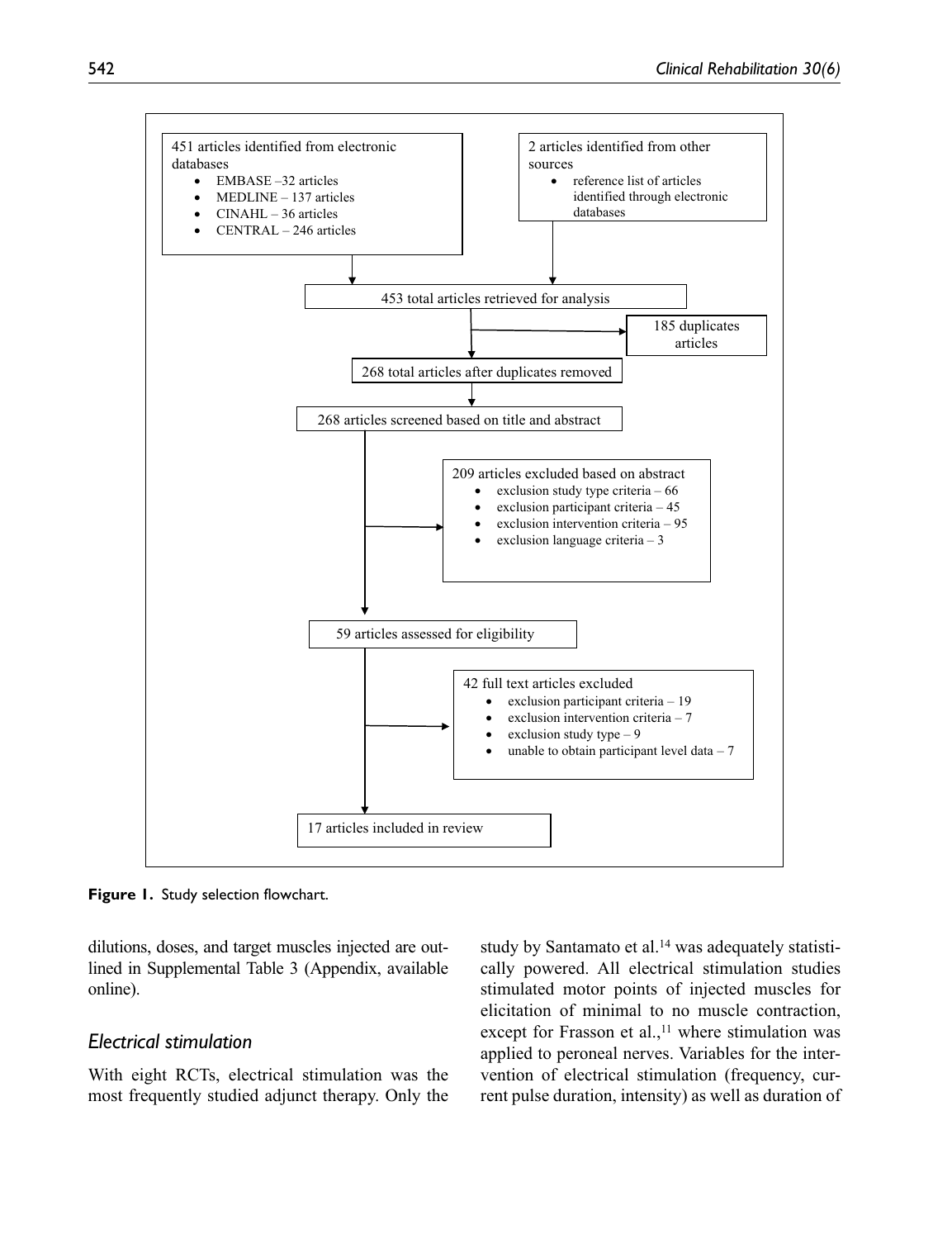treatment differed between the studies, therefore meta-analysis of results was not performed. Dosing ranged between 30 and 60minutes per session, delivered between once daily to six times daily, for a duration of three days up to 12 weeks.

Four studies examined the effects of electrical stimulation after BoNT injection with controls of either BoNT alone, $8,9$  sham electrical stimulation,  $10$ or the addition of task practice therapy to both treatment arms<sup>13</sup>

Hesse et al.<sup>8</sup> found that the addition of electrical stimulation to BoNT decreased Modified Ashworth Scale scores more than with BoNT alone in lower limb spasticity. Hesse et al.9 did not find differences in Modified Ashworth Scale, arm position at rest, ease of cutting fingernails, or putting the arm through a sleeve, however cleaning the palm was significantly easier in the electrical stimulation group. The study by Bayram et al. $10$ on lower limb spasticity did not find differences in any outcome measures when comparing the addition of electrical stimulation to lower dose BoNT with sham electrical stimulation and higher dose BoNT.

Weber et al.<sup>13</sup> did not fully describe stimulation parameters. Task practice therapy was taught and standardized for the participants, a self-report diary was provided, and five additional hours with an occupational therapist were conducted to ensure participants could complete the programme independently. Compared with task therapy only, this high-quality RCT did not find a difference in outcome measures with the addition of cyclic electrical stimulation after BoNT injection.

# *Low frequency vs. high frequency electrical stimulation*

Frasson et al.<sup>11</sup> studied the effect in individuals with spastic paraparesis from multiple aetiologies of low frequency (4Hz) vs. high frequency (25Hz) electrical stimulation of peroneal nerves. There were significant changes for compound muscle action potential percentage and amplitude for certain time points postinjection with low frequency electrical stimulation, and no changes with high frequency electrical stimulation. Electromyographic signs of denervation appeared earlier in stimulated muscles compared with non-stimulated muscles. Modified Ashworth Scale scores did not change in any of the participants throughout follow-up.

# *Immediate vs. delayed electrical stimulation*

Picelli et al.<sup>12</sup> examined the effect on elbow flexor spasticity of electrical stimulation delivered over 30minutes daily for three days vs. 60minutes delivered immediately postinjection. The immediately delivered electrical stimulation protocol had a better effect compared with delayed electrical stimulation started one day postinjection. In both groups, Modified Ashworth Scale scores decreased significantly at four weeks follow-up.

# *Electrical stimulation vs. extracorporeal shock wave therapy*

Santamato et al.14 examined the effects of electrical stimulation compared with extracorporeal shock wave therapy postBoNT injection of spastic finger flexors. Both interventions were started immediately postinjection. This high-quality, adequately powered RCT found that both interventions led to improvements in Modified Ashworth Scale, spasm frequency scale, and pain visual analogue scale postinjections, with extracorporeal shock wave therapy showing significant benefits compared with electrical stimulation in all outcome measures at all time points.

# *Electrical stimulation vs. taping vs. stretching*

Baricich et al.<sup>15</sup> studied the effect of electrical stimulation compared with taping and stretching started the same day after BoNT injections of the spastic equinovarus foot. Electrical stimulation was found to elicit earlier changes in gastrocnemius muscle action potentials compared with stretching post-BoNT injections. Taping and electrical stimulation had better outcomes than stretching at all time points, with no differences between taping and electrical stimulation groups.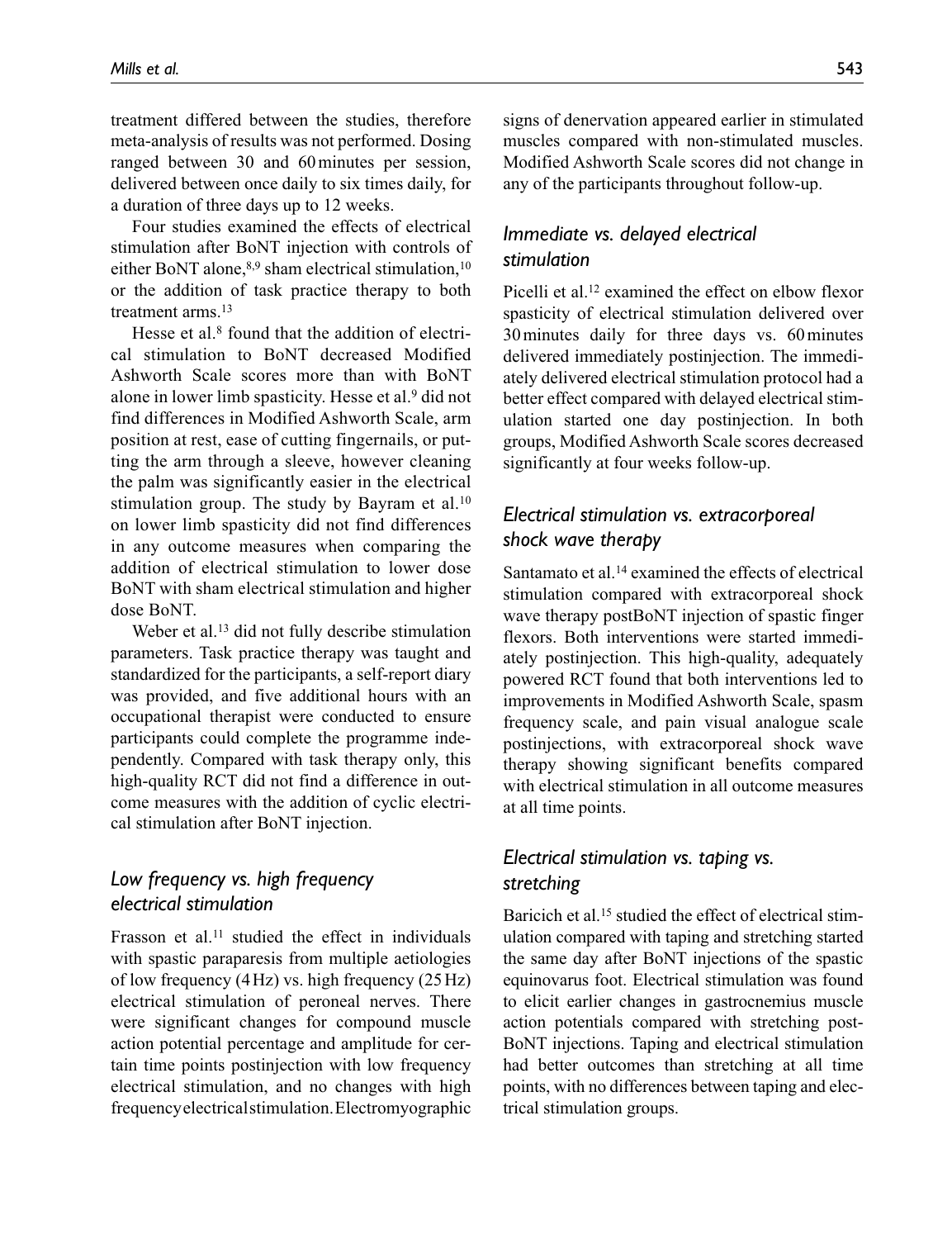## *Casting vs. taping vs. stretching*

Carda et al.16 studied the effects of casting vs. taping vs. stretching for one week following BoNT injection of the spastic equinovarus foot. After one week of the allocated intervention, all groups then received 30minutes of gait training and 20minutes of stretching daily for one week with a physiotherapist. Casting was better than taping or stretching for one week for improving Modified Ashworth Scale, ankle passive range of motion, 6-minute walking test, and speed on the 10-metre walking test. No differences were seen between groups in strength of ankle dorsiflexors and Functional Ambulation Category. The stretching group showed the least marked modifications in all parameters over all evaluations.

## *Taping*

Two studies examined the effects of taping post BoNT injections compared with either sham tap $ing<sup>17</sup>$  or a higher dose of BoNT alone<sup>18</sup> on the spastic equinovarus foot. The double blinded, high quality RCT by Karadag-Saydig et al.17 taped for a duration of two weeks with similar BoNT protocols between groups. The single-blind RCT by Reiter et al.18 taped for three weeks after a lower dose BoNT injection into the tibialis posterior alone compared with a higher dose BoNT injection into various ankle muscles (e.g. gastrocnemius, tibialis posterior, soleus) without taping. Karadag-Saygi et al.17 demonstrated a greater improvement in ankle dorsiflexion passive range of motion after two weeks of taping, which did not persist on further follow-up, and had no significant differences in other outcome measures. The study by Reiter et al.<sup>18</sup> demonstrated an improvement in ankle position at rest, passive range of motion, and Modified Ashworth Scale, but not gait parameters in the higher dose BoNT group without taping compared with the taping group with lower dose BoNT.

# *Casting*

Farina et al.19 examined the nightly use of a madeto-measure rigid ankle foot orthosis compared with BoNT alone. Application of the cast took 15minutes and the participants were provided with two halfhour instruction sessions on how to use the cast. Results were better for outcome measures of body structure and function (e.g. Modified Ashworth Scale, baropodometry), but not activity (10-metre walking test). Compliance with the orthosis was not reported.

### *Segmental muscle vibration*

Paoloni et al.<sup>20</sup> studied the effect of adding segmental muscle vibration of the rectus femoris post-BoNT injection for stiff knee gait in participants with secondary progressive multiple sclerosis. This underpowered RCT did not show any differences between the two groups for all outcome measures on follow-up.

### *Motorized arm ergometer*

Diserens et al.21 looked at the effects of using a motorized arm ergometer postBoNT injection to the upper limb in individuals with spastic hemi-syndrome from chronic stroke. The paretic hand was strapped to the ergometer if there was insufficient power to grasp the handle. Sessions were supervised by a trained therapist. The control group played cards postBoNT injection. There were three months of no treatment between crossovers. No differences in any outcomes, including functional magnetic resonance imaging, were found between study arms. Subanalysis of four participants with residual motor activity in the arm showed that spasticity statistically improved in this group with arm ergometry, compared with the four participants without residual activity who showed worsening of their spasticity after use of the arm ergometer.

# *Modified constraint-induced movement therapy*

One high-quality, adequately powered study by Sun et al.22 examined the effects of modified constraintinduced movement therapy vs. conventional rehabilitation postBoNT injection on participants with chronic stroke and upper limb spasticity. Participants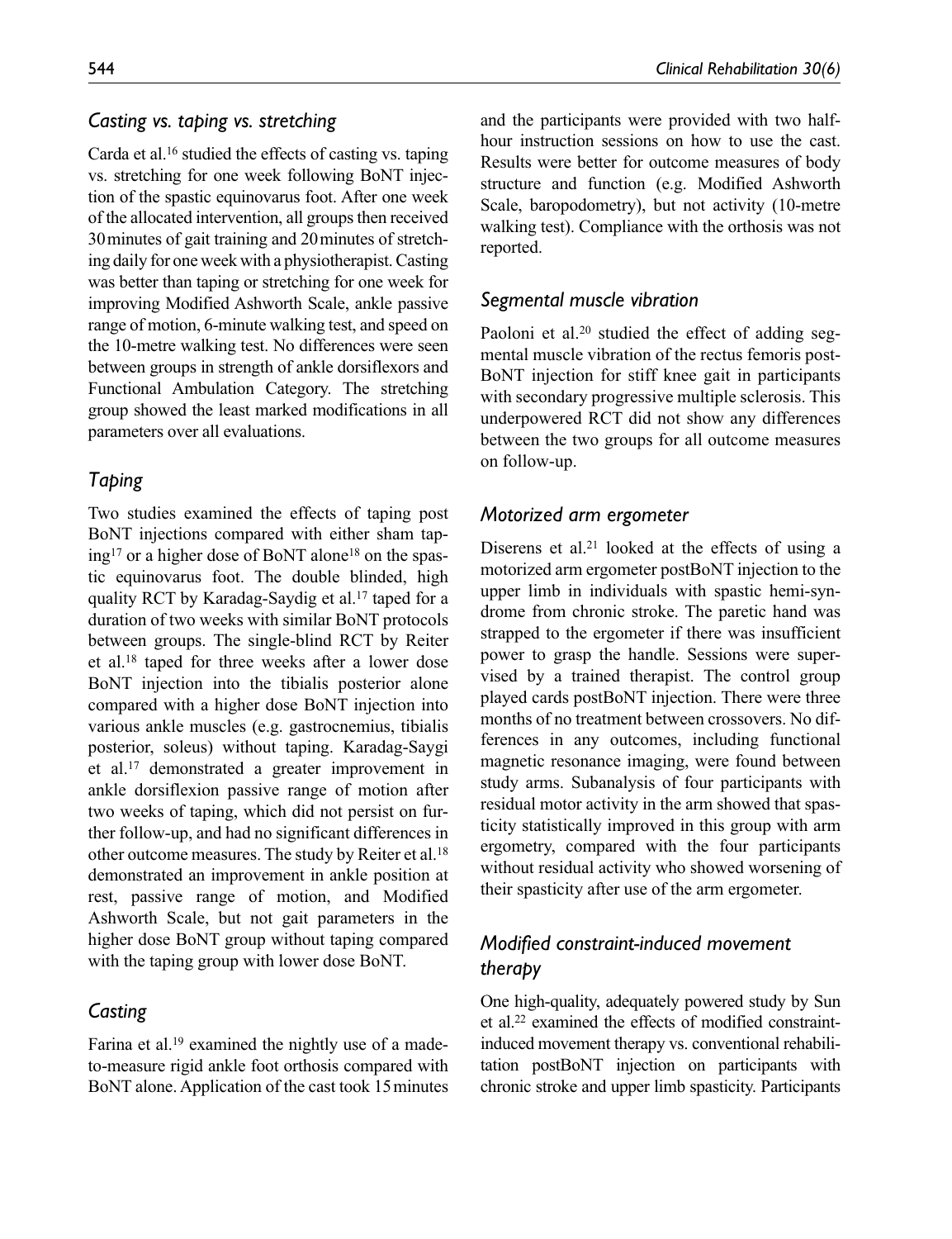had to be able to perform active extension >10° at the finger joints and >20° at the wrist prior to enrolment. The modified constraint-induced movement therapy group also had shaping, a behavioural contract, and a treatment diary. Shaping involved individualized task selection, graduated task difficulty and complexity, positive verbal feedback, and physical assistance with movements. A behavioural contract detailed what activities would be done with the restraint on and when the restraint should be removed for potentially unsafe situations. The participants were strongly encouraged to continue using their weaker upper limbs during activities throughout the day and while at home. At six months follow-up, there was an improvement in the primary outcome of Modified Ashworth Scale in the intervention compared with the control group for the elbows and fingers, but not wrist. Results were better for the intervention group in the Motor Activity Log, Action Research Arm Test, and patient global satisfaction outcome measures.

### *Physiotherapy*

One high-quality study by Giovannelli et al.<sup>23</sup> examined the effects of physiotherapy postBoNT injection compared with BoNT alone in individuals with secondary progressive multiple sclerosis with focal spasticity of the upper and/or lower limbs. Two participants in the control group were lost to follow-up. Both Modified Ashworth Scale and visual analogue scale self-reported satisfaction were better postinjection in the group who received physiotherapy compared with BoNT alone. This study was limited by the lack of sham intervention in the control group, particularly given the subjective nature of the outcome measures.

#### *Dynamic splinting*

One study by Lai et al.<sup>24</sup> examined the addition of night-time dynamic splinting of the spastic elbow in individuals post-stroke postBoNT injection. Six participants were excluded from analysis owing to non-compliance with attending occupational therapy sessions; it is not stated how many were from the intervention vs. control groups. There were better active elbow extension and Modified Ashworth Scale scores in the intervention compared with control group on follow-up, although *P* values were not reported. Intention-to-treat analysis was not applied, which is of particular note owing to the drop-out rate.

# *Adverse events*

Of the 17 studies included in this review, eight $11$ – 13,15,19–21,24 did not report on adverse events. Transient pain at the injection site was the most common adverse event related to BoNT injections. The electrical stimulation study by Bayram et al.<sup>10</sup> reported that four participants in the control group experienced mild–moderate calf pain, which subsided within one to three days in all except one participant who had extended weakness, which caused an elevation of mean walking time at Week eight post injection. In the intervention group, there was one participant with muscle weakness that subsided in two weeks. Hesse et al.<sup>8</sup> reported bladder paresis requiring catheterization for 14days in one electrical stimulation group participant. Carda et al.16 reported that one participant in the taping group discontinued treatment because of pain, as well as one participant in the casting group.

# **Discussion**

The lack of independent replication of RCT results to definitively support a specific adjunct therapy means that no single form of therapy combined with BoNT can yet be firmly supported. All interventions reviewed would benefit from further study.

When compared with BoNT injection alone, we found evidence suggesting that adjunct use of extracorporeal shock wave therapy, electrical stimulation, modified constraint-induced movement therapy, physiotherapy (all Level 1), casting, and dynamic splinting (both Level 2) result in improved Modified Ashworth Scale scores by at least one grade. There is Level 1 and 2 evidence that adjunct taping, segmental muscle vibration, cyclic functional electrical stimulation, and motorized arm ergometry postBoNT injections may not improve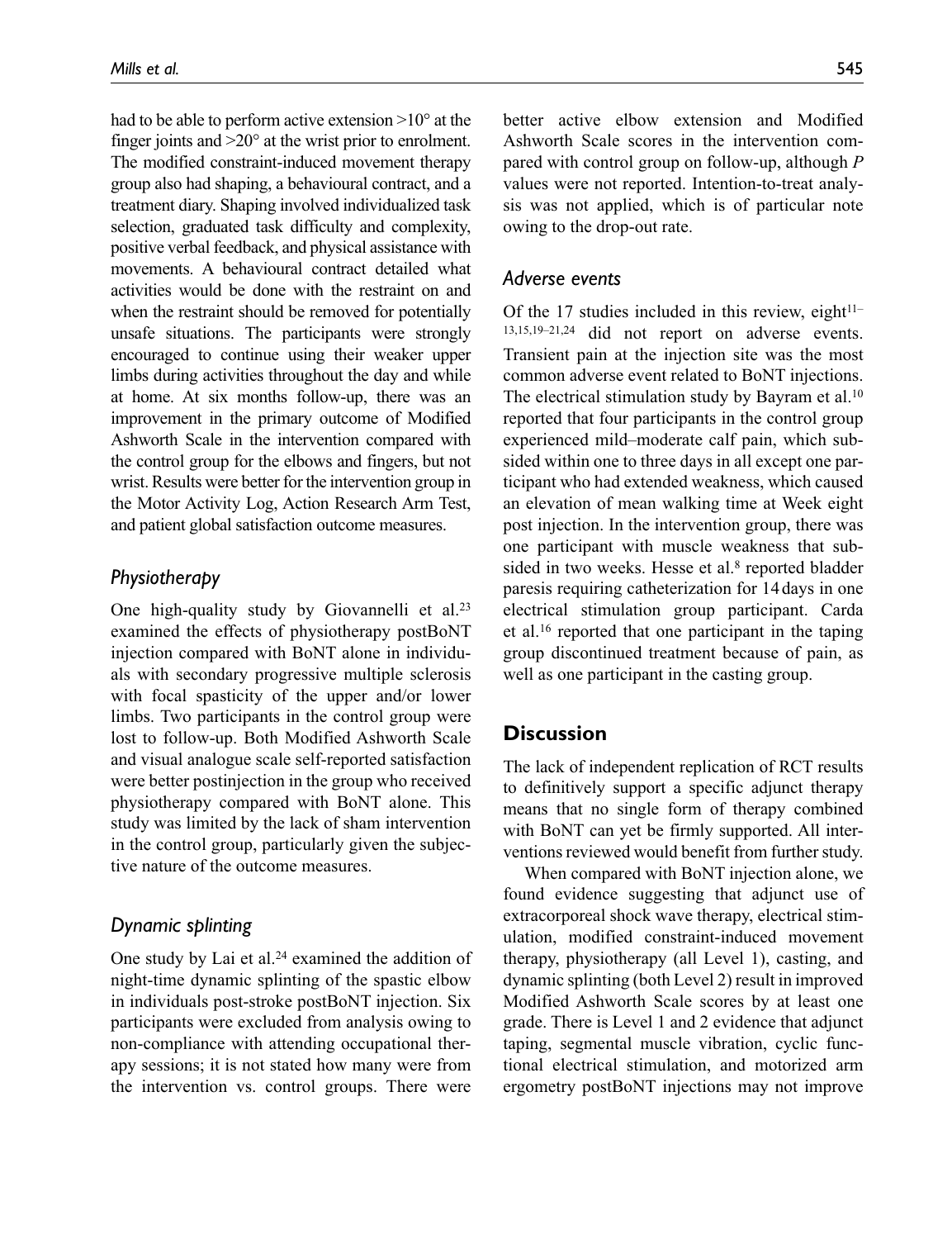outcomes compared with BoNT injections alone. There is Level 1 evidence suggesting that casting is better than taping, taping is similar to electrical stimulation, with both better than stretching, and extracorporeal shock wave therapy is better than electrical stimulation for outcomes including the Modified Ashworth Scale, passive range of motion and gait. All results are based on single RCTs. All but two studies (Santamato et al.<sup>14</sup> on electrical stimulation and Sun et al.<sup>22</sup> on modified constraintinduced movement therapy) were underpowered, so it is difficult to draw firm conclusions regarding the usefulness of therapies reviewed in this article. However, it is important for clinicians to be knowledgeable regarding the current levels of evidence relevant to their practice, even if independent replication of evidence is lacking. This review is also useful for investigators, as results highlight the need for future research to be conducted in this area. Recommendations for future studies are provided below.

With respect to electrical stimulation, given that each study used different dosing and stimulation parameters (e.g. timing, duration, frequency, intensity), further research on how electrical stimulation is best delivered with respect to these variables is needed, with full reporting of all variables. It appears that low-frequency electrical stimulation may be better than high-frequency electrical stimulation, and immediate electrical stimulation better than delayed electrical stimulation, although each of these findings are only supported by Level 2 RCTs. Some studies stimulated antagonist muscles as well as those injected with BoNT, whereas others stimulated only injected muscles. Whether electrical stimulation of antagonist muscles in addition to injected muscles improves outcomes is not yet known, and also merits further research.

With arm cycle ergometry, a potential confounding factor is the presence or absence of residual motor function in the affected arm. This must be taken into consideration in future studies.

Further research is required to determine whether taping postBoNT injection improves outcomes in the spastic equinovarus foot, as it may be that longer durations of taping (e.g. three vs. two weeks) have better effect.

Although stretching as an intervention had the least improvement in outcomes when compared with other therapies such as electrical stimulation and taping, there was no study that assessed stretching as the sole adjunct therapy. In comparative studies, results will be either equivalent or comparatively less effective, which does not mean that the less effective intervention does not improve outcomes. As stretching is a minimally invasive and low resource intervention that is commonly prescribed, it merits further research as an adjunct therapy.

The resources required for adjunct therapies should be clearly documented and considered in the design, reporting, and interpretation of all studies. For example, there is Level 1 evidence from two high-quality RCTs that taping is better than stretching. However, studies of taping included the need for taping to be checked and rearranged daily by a trained therapist, which may not be feasible in many clinical settings. Serial casting may be more effective than taping, however, the cast also needs to be changed twice per week and takes around 30 minutes to apply. Providing electrical stimulation on consecutive days postinjection also requires the use of a therapist or rehabilitation assistant, unless the individual purchases their own unit and is able to perform the procedure themselves or with help from caregivers. Similar resource requirements arise with other adjunct therapies described in this systematic review, particularly with physiotherapy, segmental muscle vibration, and modified constraint-induced movement therapy. Given the resource demands of these therapies, further research is needed to determine whether the gains outweigh the costs of these interventions.

Another challenge that arises in both clinical and research settings is the determination of goals for each individual and tailoring the therapy accordingly. The outcome measures used in the studies reviewed were highly variable, making analysis of pooled data difficult. Many studies used outcome measures that relate to body structure and function rather than activity and participation, which are domains that should be evaluated in studies of rehabilitation interventions. Future study designs should include outcome measures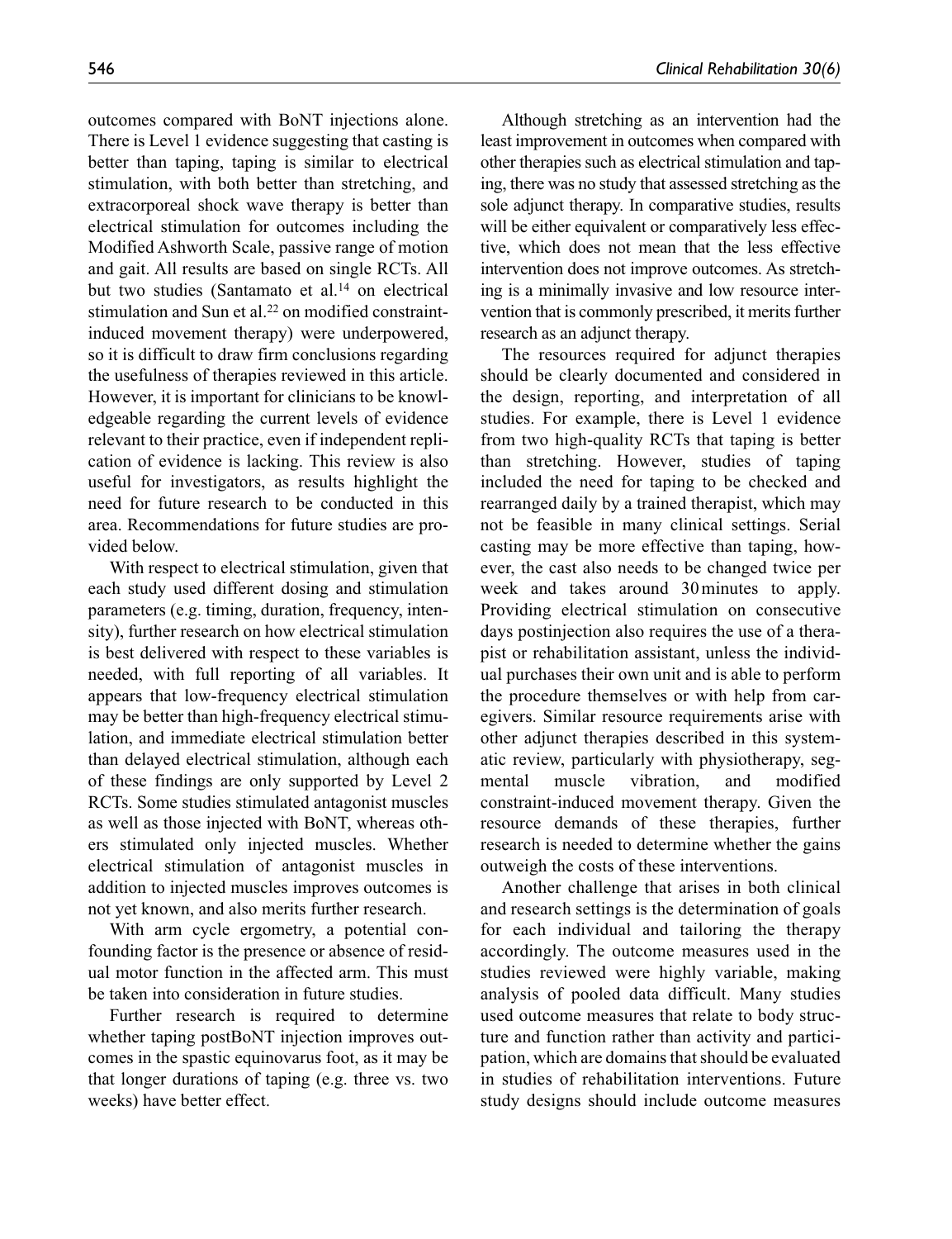that are validated and can be consistently reproduced by other investigators, and these should ideally address all domains of the International Classification of Functioning, Disability and Health.25

There was also variability in the BoNT injection techniques used, such as method of localization, dilution, and total dose. Previous RCTs have demonstrated that different methods of localization, such as manual needle placement vs. electromyography,26 affect outcomes postBoNT injection, as does BoNT dilution.27 These parameters should be replicated in future studies if possible to ensure consistency of results.

Almost half of the studies in this review did not report on adverse events. In the studies that did report adverse events, taping and casting were the adjunct therapies that led to discontinuation of treatment in a small number of participants owing to pain. Otherwise, adverse events were limited to postBoNT injection pain and transient muscle weakness, except for one electrical stimulation study where a participant with a history of ischemic stroke in the intervention group required catheterization for 14 days owing to bladder paresis. This may have been owing to effects of the BoNT alone, although electrical stimulation is thought to increase uptake of BoNT and it is yet unknown whether this could potentially lead to increased systemic as well as local effects. Therefore it is crucial for researchers to report on adverse events, as this information will guide future research efforts and clinical decision-making.

Study limitations include that the generalizability of these findings may be limited as many studies excluded those with previous BoNT injections. Therefore some results may not apply to those with a previous history of BoNT injections owing to denervation effects. Different pathologies considered in this systematic review might have influenced the differences in the results. Articles reviewed were limited to English and, while the search strategy to identify studies for this review was comprehensive, given the broad nature of the topic, it is possible that some studies may have been missed.

### **Clinical messages**

- Adjunctive therapies such as electrical simulation, extracorporeal shock wave therapy, modified constraint-induced movement therapy, physiotherapy, casting, and dynamic splinting may improve spasticity outcomes, when used with BoNT injections for treatment of limb spasticity.
- Further research is needed to independently replicate these findings and to determine the cost-effectiveness of these interventions before they can be considered a standard of care.

### **Conflicts of interest**

The authors have no conflict of interest with the contents of this systematic review.

#### **Funding**

Dr Patricia Mills received research salary funding from the Vancouver Coastal Health Research Institute, TD Grants in Medical Excellence, and VGH & UBC Hospital Foundation during the conduct of this study.

#### **References**

- 1. Esquenazi A, Novak I, Sheean G, Singer BJ and Ward AB. International consensus statement for the use of botulinum toxin treatment in adults and children with neurological impairments—introduction. *Eur J Neurol* 2010; 17(Suppl 2): 1–8.
- 2. Esquenazi A, Albanese A, Chancellor MB, et al. Evidencebased review and assessment of botulinum neurotoxin for the treatment of adult spasticity in the upper motor neuron syndrome. *Toxicon* 2013; 67: 115–128.
- 3. Turner-Stokes L and Ward AB. *Spasticity in adults: Management using botulinum toxin. National guidelines*. London: Royal College of Physicians, 2009.
- 4. Kinnear BZ, Lannin NA, Cusick A, Harvey LA and Rawicki B. Rehabilitation therapies after botulinum toxin-A injection to manage limb spasticity: A systematic review. *Phys Ther* 2014; 94(11): 1569–1581.
- 5. Higgins JPT and Green S. *Cochrane handbook for systematic reviews of interventions* Version 5.1.0 [updated March 2011], 2011. Available at: [www.cochrane-hand](www.cochrane-handbook.org)[book.org](www.cochrane-handbook.org) (accessed 18 September 2013).
- 6. Moseley AM, Herbert RD, Sherrington C and Maher CG. Evidence for physiotherapy practice: A survey of the Physiotherapy Evidence Database (PEDro). *Aust J Physiother* 2002; 48(1): 43–49.